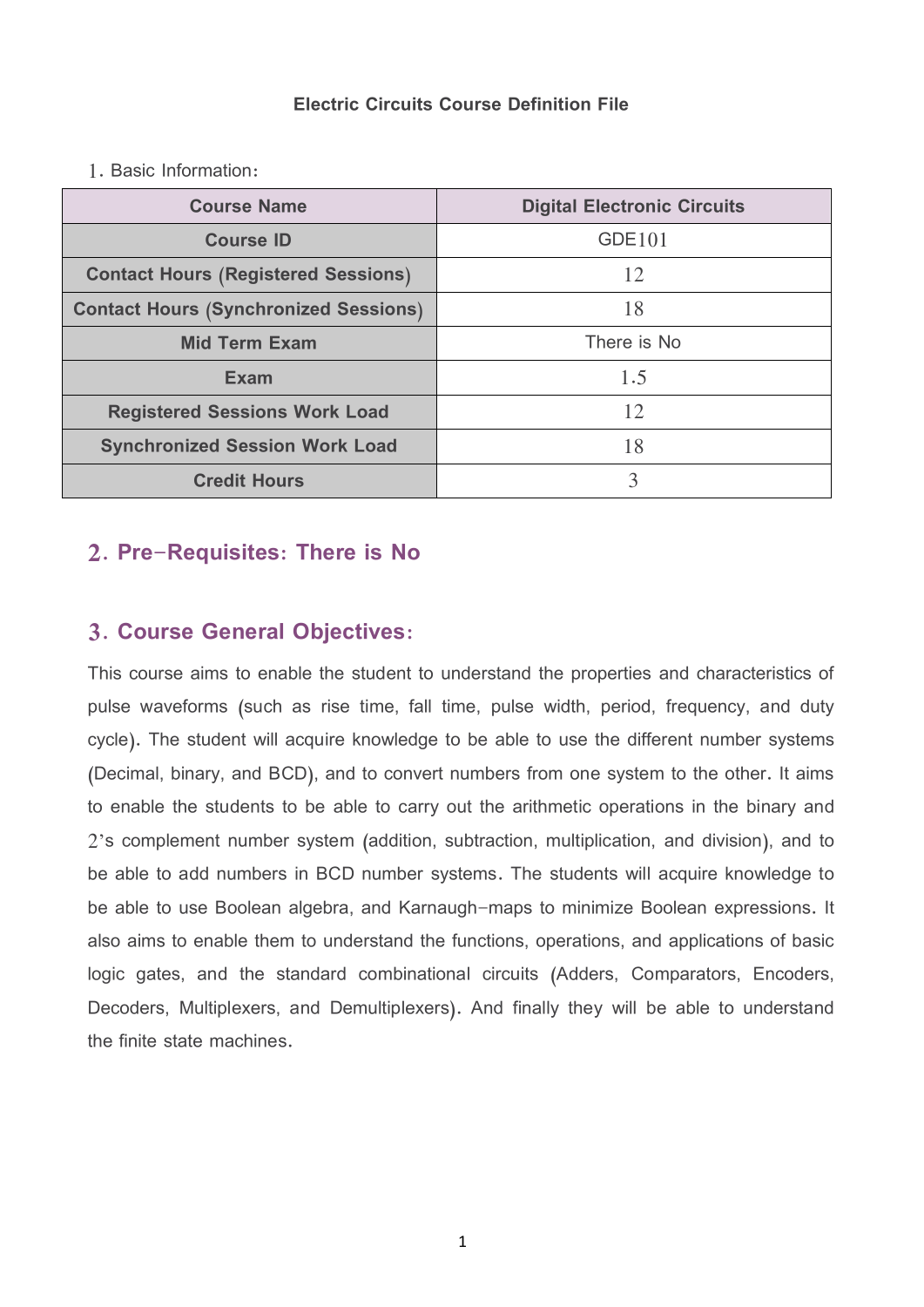## **4. Intended Learning Outcomes (ILO):**

| <b>Code</b>      | <b>Intended Learning Outcomes</b>                                                  |
|------------------|------------------------------------------------------------------------------------|
| ILO <sub>1</sub> | Comprehension of the main concepts in digital electronic circuits, such as digital |
|                  | signals and their characteristics.                                                 |
|                  | Understanding the number systems, such as decimal and binary systems. And          |
| ILO <sub>2</sub> | understanding the arithmetic operations using binary numbers and $2$ 's complement |
|                  | numbers representation. Comprehension of digital codes, and error detection        |
|                  | techniques.                                                                        |
| ILO <sub>3</sub> | Understanding lows and rules of Boolean algebra and logic simplification using     |
|                  | Karnaugh-maps.                                                                     |
| ILO4             | Understanding the operation of basic logic gates and fixed function logic circuits |
|                  | (Adders, Comparators, Encoders, Decoders, Multiplexers, and Demultiplexers).       |
| ILO <sub>5</sub> | Understanding of the state machines operation.                                     |

### **5. Course Syllabus (18 hours of total synchronized sessions)**

RS: Recorded Sessions; SS: Synchronized Sessions;

| <b>ILO</b>                           | <b>Course Syllabus</b>                                                                                                                                                                                                                                                                                                                                                | <b>RS</b>      | <b>SS</b> | <b>Type</b>                                                                                                             | <b>Additional Notes</b>                                                                                                  |
|--------------------------------------|-----------------------------------------------------------------------------------------------------------------------------------------------------------------------------------------------------------------------------------------------------------------------------------------------------------------------------------------------------------------------|----------------|-----------|-------------------------------------------------------------------------------------------------------------------------|--------------------------------------------------------------------------------------------------------------------------|
| ILO <sub>1</sub>                     | <b>Basic Concepts Related to Digital</b><br><b>Electronic Circuits</b><br>(Aims<br>Introduction<br>of<br>the<br>$\bullet$<br>course)<br>Binary Digits, Logic Levels,<br>$\bullet$<br>and Digital Waveforms<br><b>Basic Logic Operations</b><br>$\bullet$<br>Introduction to the System<br>Concepts<br>Function<br>Fixed<br>Integrated<br>$\bullet$<br><b>Circuits</b> | $\overline{2}$ | 1.5       | <b>Exercises</b><br>$\mathbf x$<br>Assignments<br>⊠<br><b>Seminars</b><br>Projects<br><b>Practices</b><br><b>Others</b> | An example of a typical<br>coverage is found in<br>"Digital Fundamentals":<br>chapter $1$ (see<br>references list below) |
| ILO <sub>1</sub><br>ILO <sub>2</sub> | <b>Number</b><br>Systems,<br>Operations,<br>and Codes<br><b>Decimal Numbers</b><br><b>Binary Numbers</b>                                                                                                                                                                                                                                                              | $\overline{4}$ | 7.5       | <b>Exercises</b><br>$\mathbf{x}$<br>Assignments<br>⊠<br><b>Seminars</b><br>Projects                                     | An example of a typical<br>coverage is found in<br>"Digital Fundamentals":<br>chapter 2 (see                             |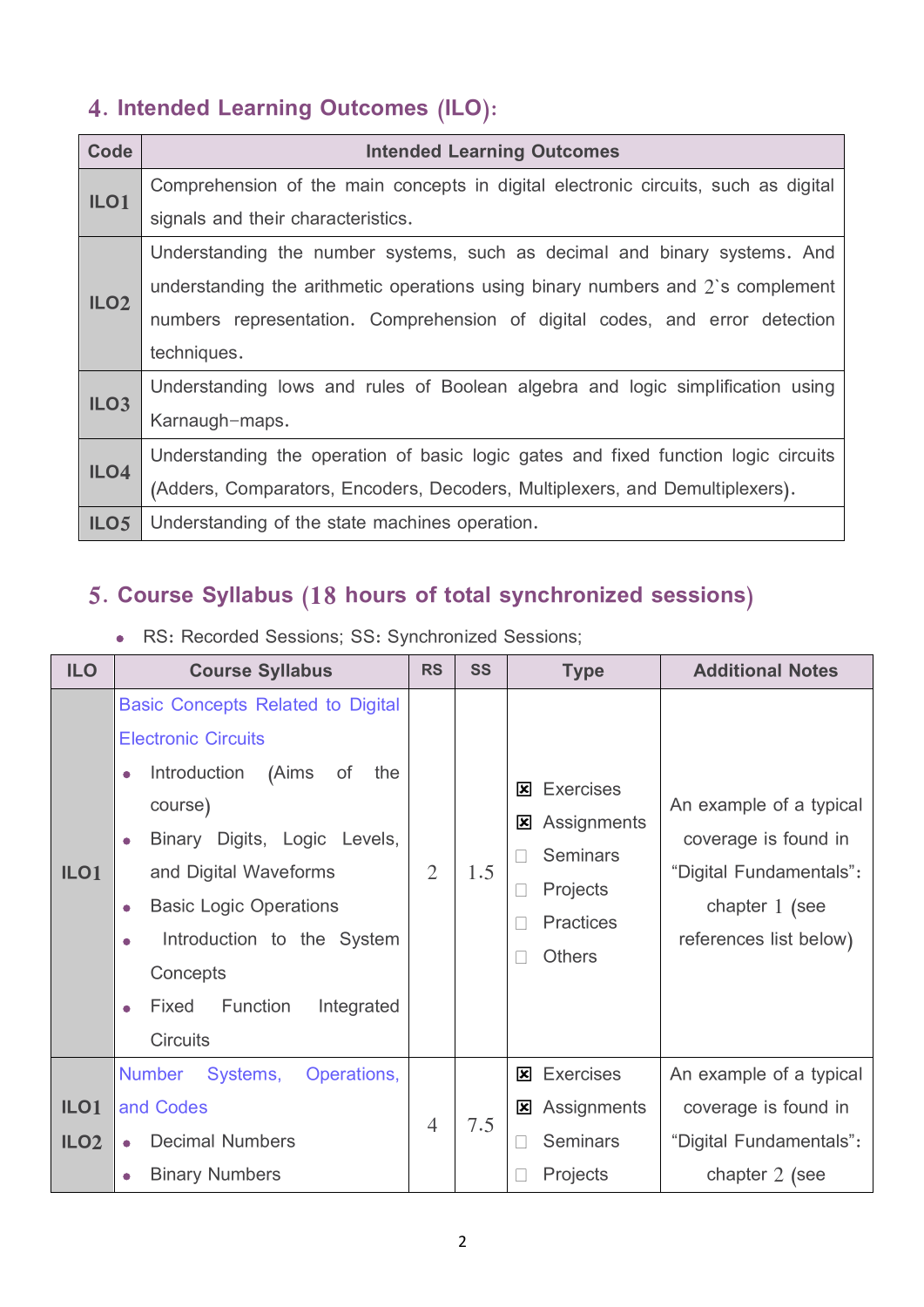|                                      | (Binary) to<br>Decimal<br><b>Binary</b><br>$\bullet$     |                |   | <b>Practices</b><br>$\Box$ | references list below)  |  |  |
|--------------------------------------|----------------------------------------------------------|----------------|---|----------------------------|-------------------------|--|--|
|                                      | (Decimal) Conversion                                     |                |   | <b>Others</b><br>$\Box$    |                         |  |  |
|                                      | <b>Binary Arithmetic</b><br>$\bullet$                    |                |   |                            |                         |  |  |
|                                      | 1's and 2's Complements of<br>$\bullet$                  |                |   |                            |                         |  |  |
|                                      | <b>Binary Numbers</b>                                    |                |   |                            |                         |  |  |
|                                      | Arithmetic<br>Operations<br>with<br>$\bullet$            |                |   |                            |                         |  |  |
|                                      | Signed umbers                                            |                |   |                            |                         |  |  |
|                                      | <b>Binary Coded Decimal (BCD)</b><br>$\bullet$           |                |   |                            |                         |  |  |
|                                      | <b>Digital Codes</b><br>$\bullet$                        |                |   |                            |                         |  |  |
|                                      | <b>Error Detection Codes</b>                             |                |   |                            |                         |  |  |
|                                      | <b>Boolean</b><br>Algebra<br>and<br>Logic                |                |   |                            |                         |  |  |
|                                      | <b>Simplification</b>                                    |                |   |                            |                         |  |  |
|                                      | Boolean Operations and logic                             |                |   | <b>Exercises</b><br>⊠      | An example of a typical |  |  |
|                                      | <b>Expressions</b>                                       |                |   | Assignments<br>⊠           | coverage is found in    |  |  |
| ILO <sub>1</sub>                     | Laws and Rules of Boolean                                | $\mathfrak{2}$ | 3 | <b>Seminars</b>            | "Digital Fundamentals": |  |  |
| ILO <sub>3</sub>                     | Algebra                                                  |                |   | Projects<br>$\Box$         |                         |  |  |
|                                      | DeMorgan's Theorems<br>$\bullet$                         |                |   | <b>Practices</b><br>$\Box$ | chapter $4,5$ (see      |  |  |
|                                      | <b>Boolean</b><br><b>Expressions</b><br>and<br>$\bullet$ |                |   | <b>Others</b>              | references list below)  |  |  |
|                                      | <b>Truth Tables</b>                                      |                |   |                            |                         |  |  |
|                                      | The Karnaugh Maps                                        |                |   |                            |                         |  |  |
|                                      | <b>Logic Gates and Logic Functions</b>                   |                |   | <b>Exercises</b><br>図      |                         |  |  |
|                                      | Logic gates                                              |                |   | Assignments<br>図           | An example of a typical |  |  |
| ILO <sub>1</sub><br>ILO <sub>2</sub> | Adder circuit<br>$\bullet$                               |                |   | <b>Seminars</b><br>$\Box$  | coverage is found in    |  |  |
| ILO <sub>3</sub>                     | <b>Comparator Circuit</b><br>$\bullet$                   | $\overline{2}$ | 3 | Projects<br>$\Box$         | "Digital Fundamentals": |  |  |
| ILO4                                 | <b>Encoder and Decoder Circuits</b>                      |                |   | <b>Practices</b><br>$\Box$ | chapter 3,6 (see        |  |  |
|                                      | Multiplexer and Demultiplexer<br>$\bullet$               |                |   | <b>Others</b>              | references list below)  |  |  |
|                                      | <b>Circuits</b>                                          |                |   |                            |                         |  |  |
|                                      | <b>Finite State Machines</b>                             |                |   | <b>Exercises</b><br>図      | An example of a typical |  |  |
|                                      | Sequential<br>Introduction<br>to<br>$\bullet$            |                |   | Assignments<br>図           | coverage is found in    |  |  |
| ILO <sub>1</sub><br>ILO <sub>5</sub> | <b>Circuits</b>                                          | $\overline{2}$ | 3 | <b>Seminars</b><br>$\Box$  | "Logic and Computer     |  |  |
|                                      | <b>Basic Design Steps</b><br>$\bullet$                   |                |   | Projects<br>$\Box$         | Design Fundamentals"    |  |  |
|                                      | Encoding Style: From Binary<br>$\bullet$                 |                |   | <b>Practices</b><br>$\Box$ | chapter $5$ (see        |  |  |
|                                      | to One-Hot                                               |                |   | <b>Others</b>              | references list below)  |  |  |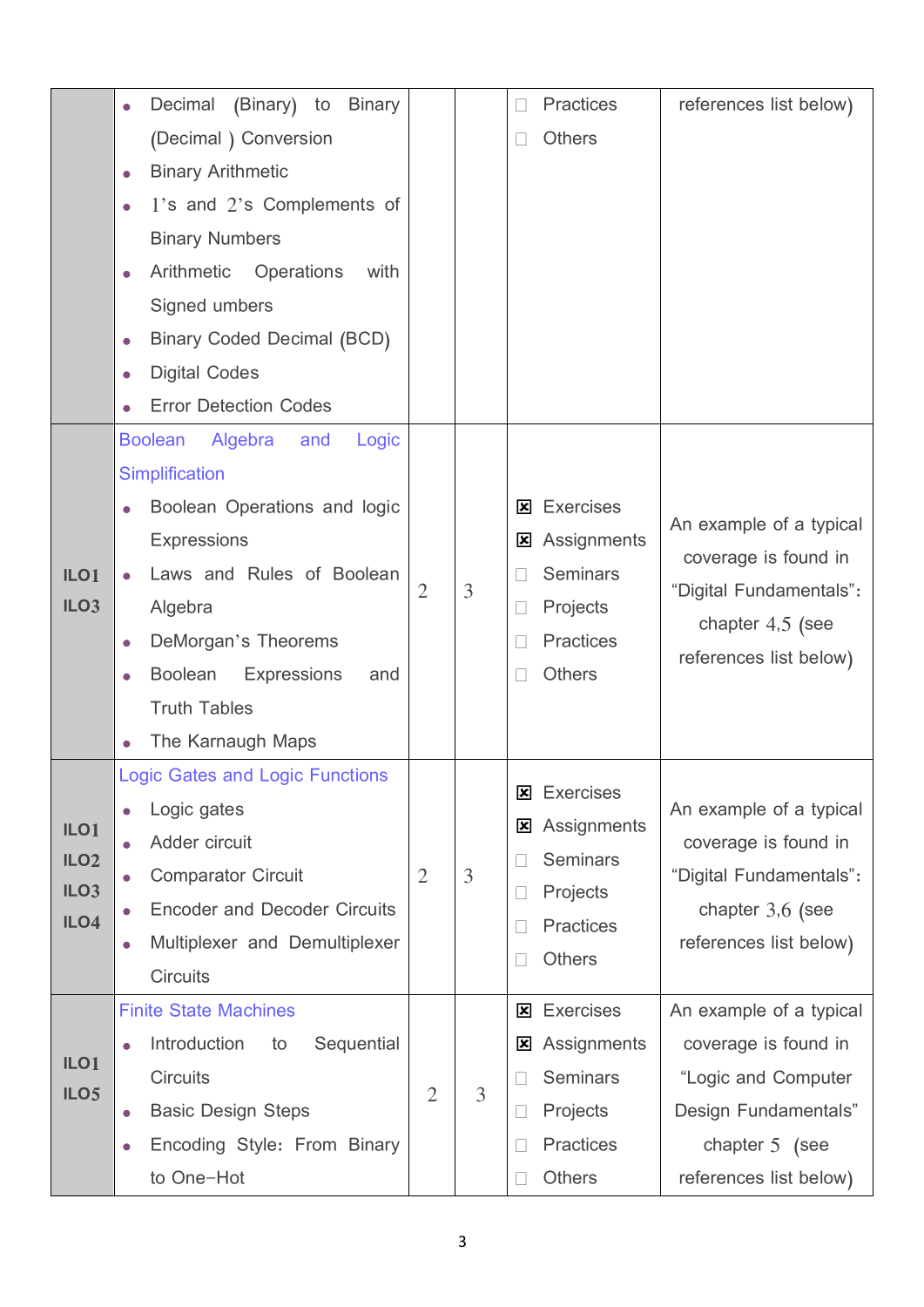# **6. Assessment Criteria (Related to ILOs)**

| <b>ISC</b>       | <b>Interactive Synchronized</b><br><b>Collaboration</b> |           | Ex | <b>Exams</b>         |  | <b>Rpt</b> | <b>Reports</b> |
|------------------|---------------------------------------------------------|-----------|----|----------------------|--|------------|----------------|
| PF <sub>2F</sub> | Presentations and Face-to-Face                          |           |    | <b>Practice Work</b> |  |            |                |
|                  | <b>Assessments</b>                                      | <b>PW</b> |    |                      |  |            |                |

| <b>ILO</b>       |                                                                                                                                                                                                                                                                                                                                                                                                                                                    | <b>Intended</b> | <b>Assessment Type</b> |           |           |                  |            |  |
|------------------|----------------------------------------------------------------------------------------------------------------------------------------------------------------------------------------------------------------------------------------------------------------------------------------------------------------------------------------------------------------------------------------------------------------------------------------------------|-----------------|------------------------|-----------|-----------|------------------|------------|--|
| <b>Code</b>      | <b>ILO</b>                                                                                                                                                                                                                                                                                                                                                                                                                                         | <b>Results</b>  | <b>ISC</b>             | <b>PW</b> | <b>Ex</b> | PF <sub>2F</sub> | <b>Rpt</b> |  |
|                  | Identify the key concepts in digital                                                                                                                                                                                                                                                                                                                                                                                                               |                 |                        |           |           |                  |            |  |
|                  | electronic circuits such as digital                                                                                                                                                                                                                                                                                                                                                                                                                |                 |                        |           |           |                  |            |  |
| ILO <sub>1</sub> | waveforms characteristics (such as                                                                                                                                                                                                                                                                                                                                                                                                                 |                 | X                      | $\chi$    | X         |                  |            |  |
|                  | rise time, fall time, pulse width,                                                                                                                                                                                                                                                                                                                                                                                                                 |                 |                        |           |           |                  |            |  |
|                  | period, frequency, and duty cycle).                                                                                                                                                                                                                                                                                                                                                                                                                |                 |                        |           |           |                  |            |  |
| ILO <sub>2</sub> | Understanding the different number<br>systems (Decimal, binary, and BCD),<br>and to convert numbers from one<br>system to the other. Carrying out the<br>arithmetic operations in the binary<br>and 2's complement number system<br>(addition, subtraction, multiplication,<br>and division), and to be able to add<br>numbers in the BCD number<br>systems. Understanding the error<br>detection using parity code or cyclic<br>redundancy check. |                 | X                      | X         | X         |                  |            |  |
| ILO <sub>3</sub> | To be able to use Boolean algebra,<br>and Karnaugh-maps to minimize logic<br>expressions.                                                                                                                                                                                                                                                                                                                                                          |                 | X                      | $\times$  | X         |                  |            |  |
| ILO4             | Understanding the function, operation,<br>and applications of basic logic gates,<br>and the principles logic functions of<br>standard combinational circuits<br>(Adders, Comparators, Encoders,<br>Decoders, Multiplexers, and<br>Demultiplexers).                                                                                                                                                                                                 |                 | X                      | $\times$  | $\times$  |                  |            |  |